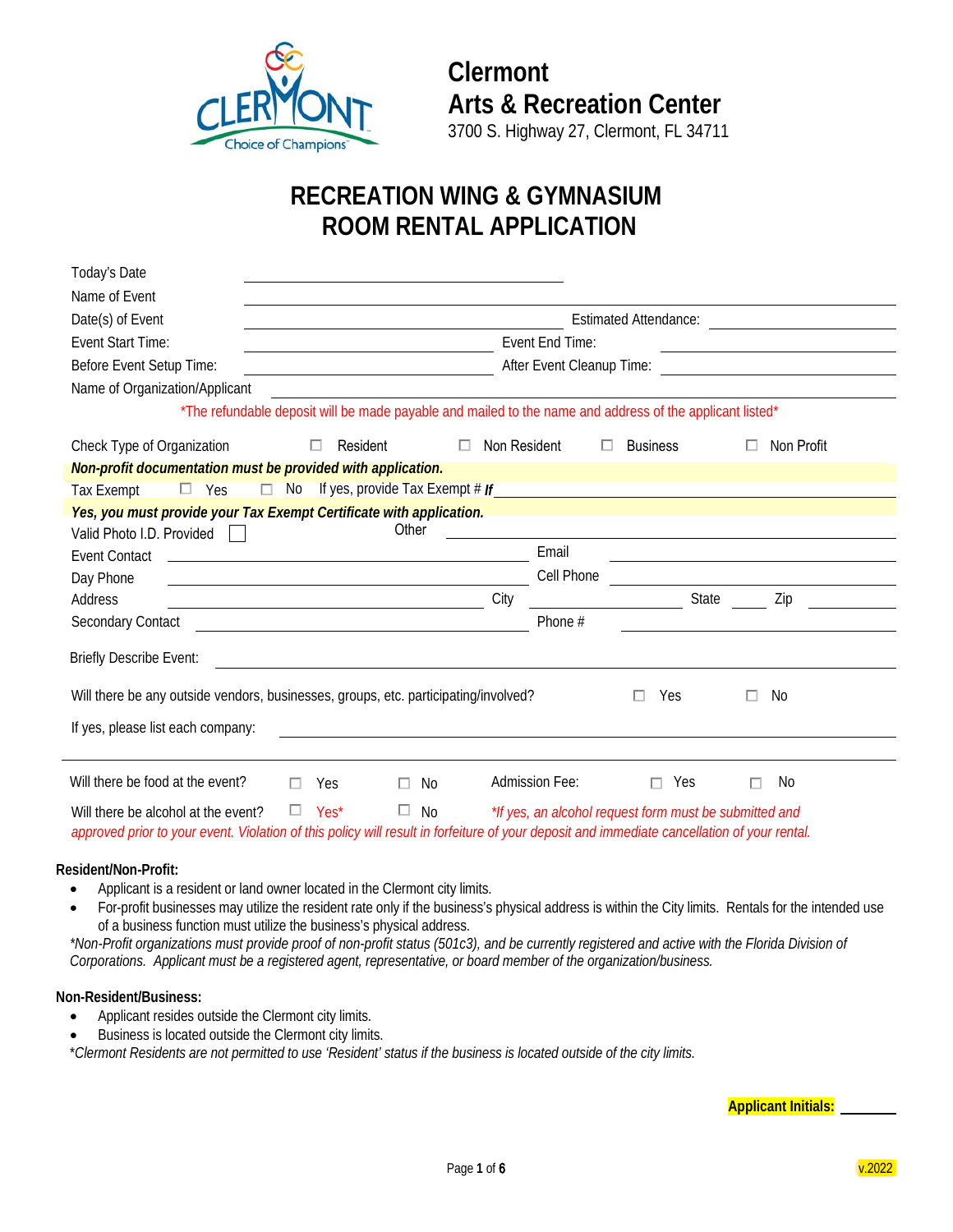# *POLICE AND FIRE DEPARTMENT STAFFING*

- If the City of Clermont determines Police or Fire personnel are required for an event, the applicant will be responsible to pay all staffing fees. City staff will contact and schedule the appropriate personnel for the event.
- If the applicant requests armed security for an event, it must be provided by the Clermont Police Department. The applicant is required to contract directly with the Clermont Police Department.
- Requests for Police/Fire personnel must be submitted a minimum of 14 days prior to the event. The hourly rate may be higher for requests made less than 5 days from the event date.
- Payment is made directly to the Police/Fire Department. Proof of payment must be submitted to the Parks and Recreation Department a minimum of 7 days prior to the event date.

# *EVENT PUBLICITY*

• No promotion, publicity, or advertising (printed or otherwise) may state, imply, or allude to any sponsorship by or affiliation with the City of Clermont without prior written approval.

# **RENTAL HOURS**

- Rentals during hours other than Monday to Saturday, 8:00 AM 9:00 PM, and Sunday, 11:00 AM 6:00 PM, will require an additional staffing fee with a two-hour minimum. Management will review proposed staffing request to determine staff availability.
- Rentals must vacate the building no later than 12:00 AM Monday through Saturday and by 11:00 PM on Sundays.

# **SCHEDULING OF ROOM RENTALS**

- Applications will not be accepted if they are incomplete or not signed.
- Applications will not be accepted, or dates held, more than 12 months in advance of rental date(s).
- Applicants are permitted to schedule a maximum of four (4) rental dates within a thirty (30) day period, with a maximum of three (3) rooms in the recreation wing per day. New applications will be accepted once the current rental agreement has expired.
- The City of Clermont reserves the right to cancel any events/rentals in any City-owned facility or park.

#### **For-profit businesses are prohibited from charging admission or conducting sales of any type, including indirect sales, with the exception of theatre rentals for uses of a performing nature.**

# **SECURITY DEPOSITS, PAYMENTS and REFUNDS**

- A completed application, fees, and security deposit must be submitted in full to reserve the room and are due at the time of the reservation.
- Deposits are held separate from the rental fees and are not applied toward account balances.
- Credit card payments will incur a 2.5% processing fee.
- Security deposit refunds are issued 2-3 weeks after the rental date.

#### **Cancellation requests must be made in writing to the Parks & Recreation Department.**

| <b>Rental Cancellation and Refund Policy</b><br>(application fees are nonrefundable) |                                                              |  |  |  |
|--------------------------------------------------------------------------------------|--------------------------------------------------------------|--|--|--|
| If you cancel within:                                                                | You will receive:                                            |  |  |  |
| 30 calendar days or more from the rental date                                        | 100% of the rental cost<br>100% of the security deposit      |  |  |  |
| 29-15 calendar days from the rental date                                             | 50% of the rental cost<br>100% of the security deposit       |  |  |  |
| 14 calendar days or less from the rental date                                        | No refund of the rental cost<br>100% of the security deposit |  |  |  |

**Applicant Initials:**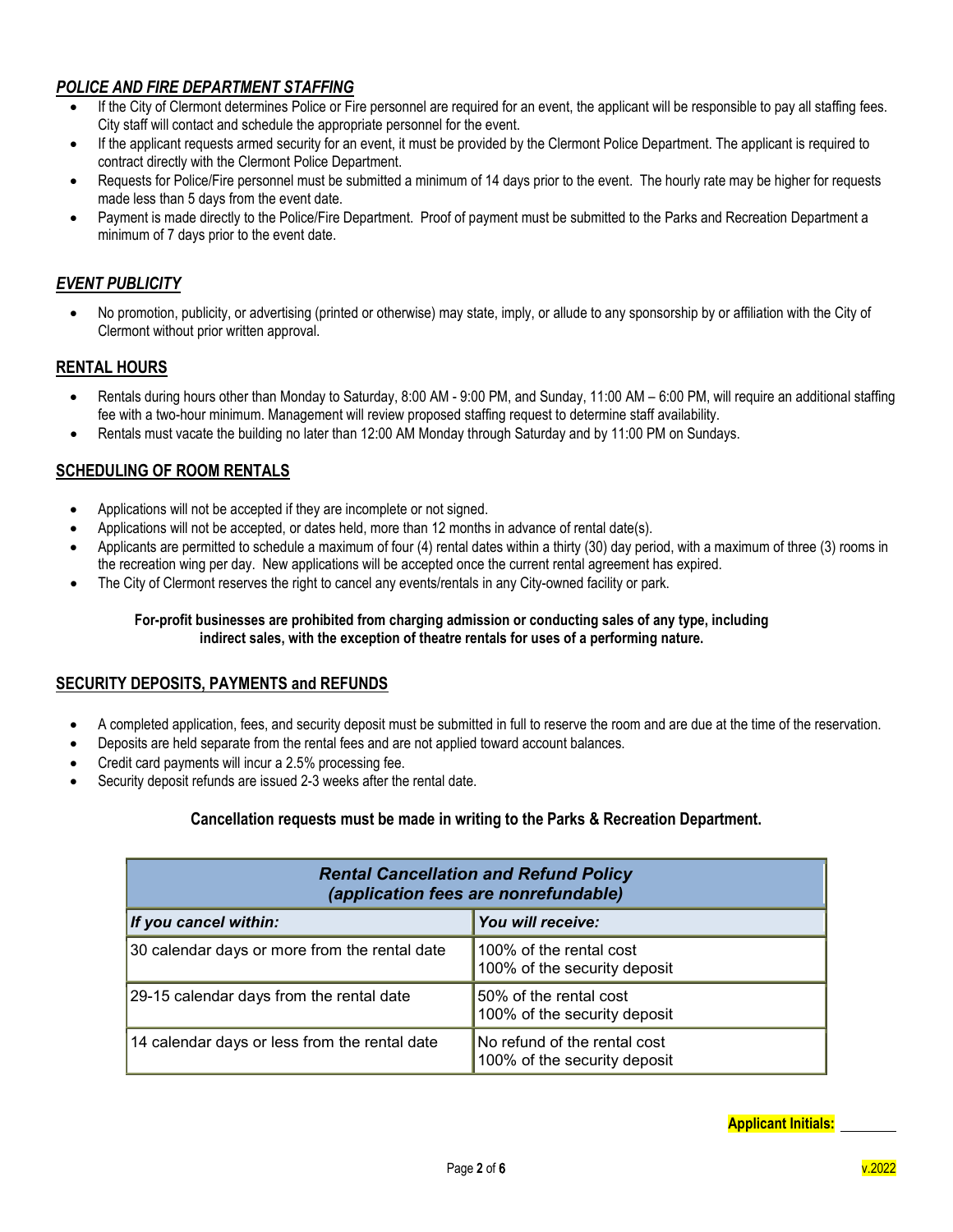# **ROOM SETUP**

 $\overline{\phantom{a}}$ 

Please indicate which room(s) you will be renting *(if more than one room is needed, please complete a multi-day room use form):*

| Room 5<br>Room 4<br>300 sq ft<br>$600$ sq ft | Room 6<br>300 sq ft                                     | Room 7<br><b>Clermont Room</b><br>$600$ sq ft<br>$2,200$ sq ft | Gymnasium<br>5, 626 sq ft                |  |  |
|----------------------------------------------|---------------------------------------------------------|----------------------------------------------------------------|------------------------------------------|--|--|
| <b>Check Your Room Layout</b>                | Indicate Number of<br><b>Tables &amp; Chairs Needed</b> |                                                                | <b>Check Any Equipment You Will Need</b> |  |  |
| <b>Banguet</b>                               | 72 inch rounds<br>seats 8 comfortably                   |                                                                | Wireless Microphone & Portable Speaker   |  |  |
| Meeting                                      | 8 foot rectangle<br>seats 4-8 comfortably               | Projector                                                      | Portable Screen                          |  |  |
| Classroom                                    | Chairs                                                  | Podium                                                         | Laptop                                   |  |  |
| Vendor                                       |                                                         |                                                                | 55" TV (room 5 & 7 only)                 |  |  |

Renter must provide all cables, extension cords, etc

**Indicate any special requests or needs you may have:**

# **RECREATION WING & GYMNASIUM ROOM COST ESTIMATOR DEPARTMENT USE ONLY ~ TO BE FILLED OUT BY CITY OF CLERMONT STAFF**

| <b>ITEM</b>                                                                                                 | <b>RESIDENT &amp;</b><br><b>NON-PROFIT</b> | <b>NON RESIDENT &amp;</b><br><b>BUSINESS</b> | <b>COMMENTS</b> | <b>TOTAL COST</b> |
|-------------------------------------------------------------------------------------------------------------|--------------------------------------------|----------------------------------------------|-----------------|-------------------|
| <b>Recreation Wing</b>                                                                                      | Per hour                                   | Per hour                                     |                 |                   |
| Room 4 or 6                                                                                                 | \$15                                       | \$20                                         |                 |                   |
| Room 5 or 7                                                                                                 | $\overline{$25}$                           | \$30                                         |                 |                   |
| <b>Clermont Room</b>                                                                                        | \$60                                       | \$70                                         |                 |                   |
| Gymnasium                                                                                                   |                                            |                                              |                 |                   |
| Full Court*                                                                                                 | \$55                                       | \$75                                         |                 |                   |
| *Full Court Rental includes use of up to 30 plastic chairs and up to 2 eight foot rectangular tables        |                                            |                                              |                 |                   |
| Field                                                                                                       | Per hour                                   | Per hour                                     |                 |                   |
| <b>Grass Field</b>                                                                                          | \$15                                       | \$25                                         |                 |                   |
| <b>Additional Equipment</b>                                                                                 | Per item                                   | Per item                                     |                 |                   |
| Tables (gymnasium rental only)                                                                              | \$2                                        | \$2                                          | Oty:            |                   |
| Plastic Chairs (gymnasium rental only)                                                                      | \$1                                        | \$1                                          | Oty:            |                   |
| Wireless Microphone & Speaker                                                                               | \$55                                       | \$55                                         |                 |                   |
| Portable Projector                                                                                          | \$35                                       | \$40                                         |                 |                   |
| Portable Screen                                                                                             | \$20                                       | \$20                                         |                 |                   |
| Podium                                                                                                      | \$25                                       | \$25                                         |                 |                   |
| Laptop                                                                                                      | \$40                                       | \$40                                         |                 |                   |
|                                                                                                             |                                            |                                              |                 |                   |
| Subtotal                                                                                                    |                                            |                                              |                 |                   |
| <b>Sales Tax</b>                                                                                            |                                            |                                              |                 |                   |
| <b>Additional Staff</b>                                                                                     | Per hour                                   | Per hour                                     |                 |                   |
| <b>Facility Staff</b>                                                                                       | \$35                                       | \$35                                         | 2 hour minimum  |                   |
| <b>Crowd Managers</b>                                                                                       | \$25                                       | \$25                                         | 2 hour minimum  |                   |
| <b>Application Fee</b>                                                                                      | \$10                                       | \$10                                         | non-refundable  | \$10              |
| <b>Security Deposit</b>                                                                                     | \$100-\$200                                | \$100-\$200                                  | based on room   |                   |
| There is a \$25.00 floor plan review fee for layouts that are not pre-approved.                             |                                            |                                              |                 |                   |
| Final payment not received by the due date will be assessed a 10% late payment fee per week on balance due. |                                            |                                              |                 |                   |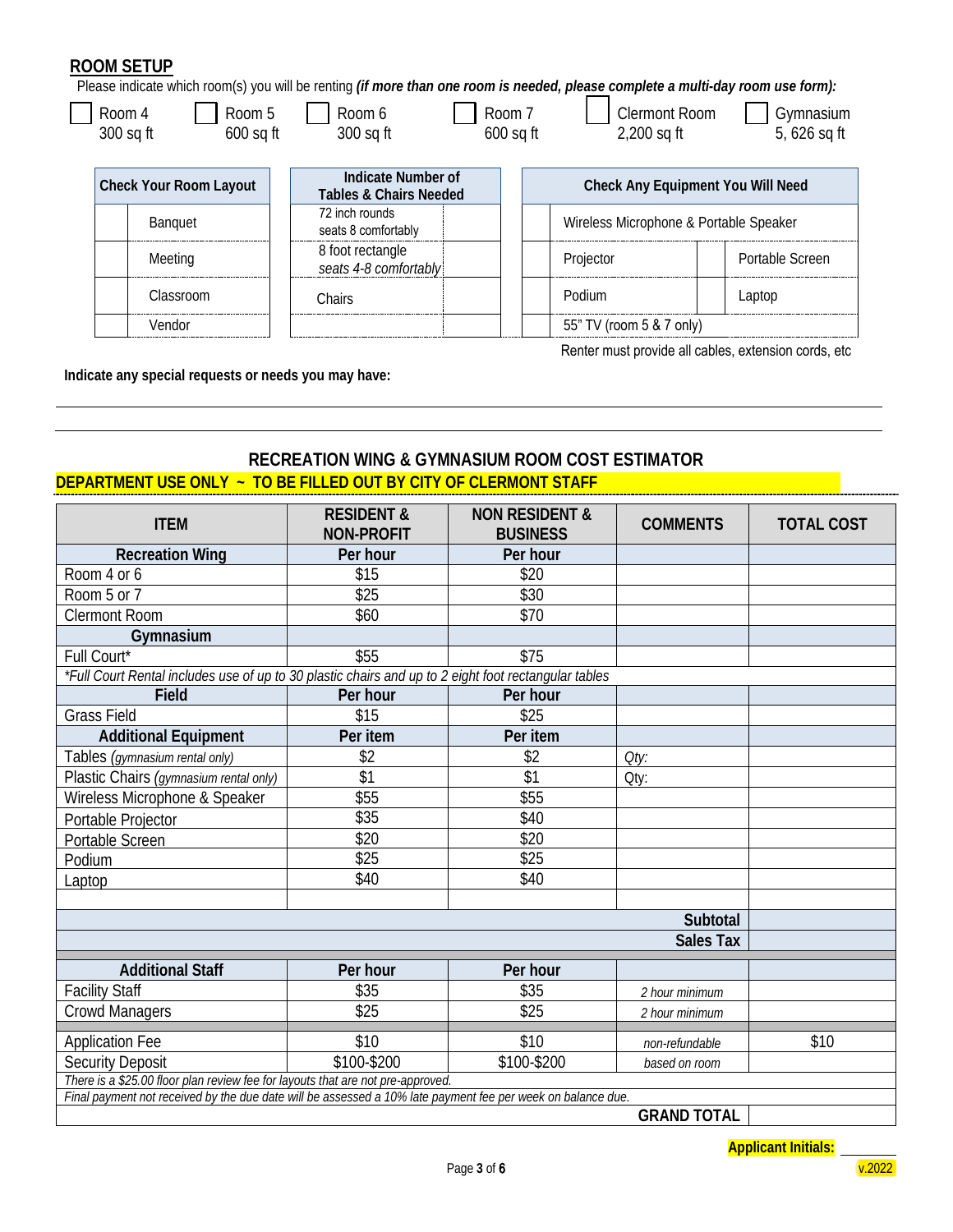# **ALCOHOL POLICY**

- The applicant is responsible for submitting a City of Clermont alcohol request form **a minimum of 30 days prior to the rental date (**60 days is recommended).
- Alcohol must be served by an approved licensed and insured organization, holding an appropriate State of Florida Alcohol, Beverage and Tobacco License. Examples of those licenses include 13CT catering, or non-profit 1, 2, 3 day permit. Examples of licenses not permitted include 2COP and 4COP licenses.
- The serving of alcoholic must end at least 30 minutes prior to event end time.
- The approved licensed and insured organization shall have general liability insurance with host liquor liability coverage endorsement or event liability insurance which shall provide coverage in the event of an incident resulting from the serving of alcohol beverages at the function. The City of Clermont shall be named as a co-insured in such policy. The minimum amount of coverage shall be \$1,000,000 aggregate per occurrence. The insurance shall be issued by a company acceptable to the City of Clermont.
- Not adhering to policy may result in forfeiture of your deposit and cancellation of your rental, and possible denial of future requests.
- The applicant is responsible for ensuring quests are adhering to the alcohol policy.

# **LIABILITY INSURANCE**

# *A Certificate of Insurance (COI) is required:*

- For any event or facility rental by a business or organization, both for-profit and non-profit
- For any event or facility rental that is open to the general public
- To serve alcohol in any city facility or property

#### *A Certificate of Insurance (COI) may be required:*

- From a vendor that provides equipment (or similar items such as a tent, platform or stage, scissor lift, bounce house, etc.) to an event or facility
- Utilizing a generator or other potentially dangerous item
- Under any other condition the City determines reasonable and necessary
- Caterer using the kitchen

#### *A Certificate of Insurance must state:*

- A minimum coverage of \$1,000,000 Comprehensive General Liability Insurance, without deductibles, per occurrence.
- Certificate Holder shall be listed as follows: City of Clermont, 3700 S Highway 27, Clermont, FL 34711.

#### *The COI must be submitted a minimum of 72 hours prior to the event date. If not submitted as required, the city reserves the right to cancel the rental.*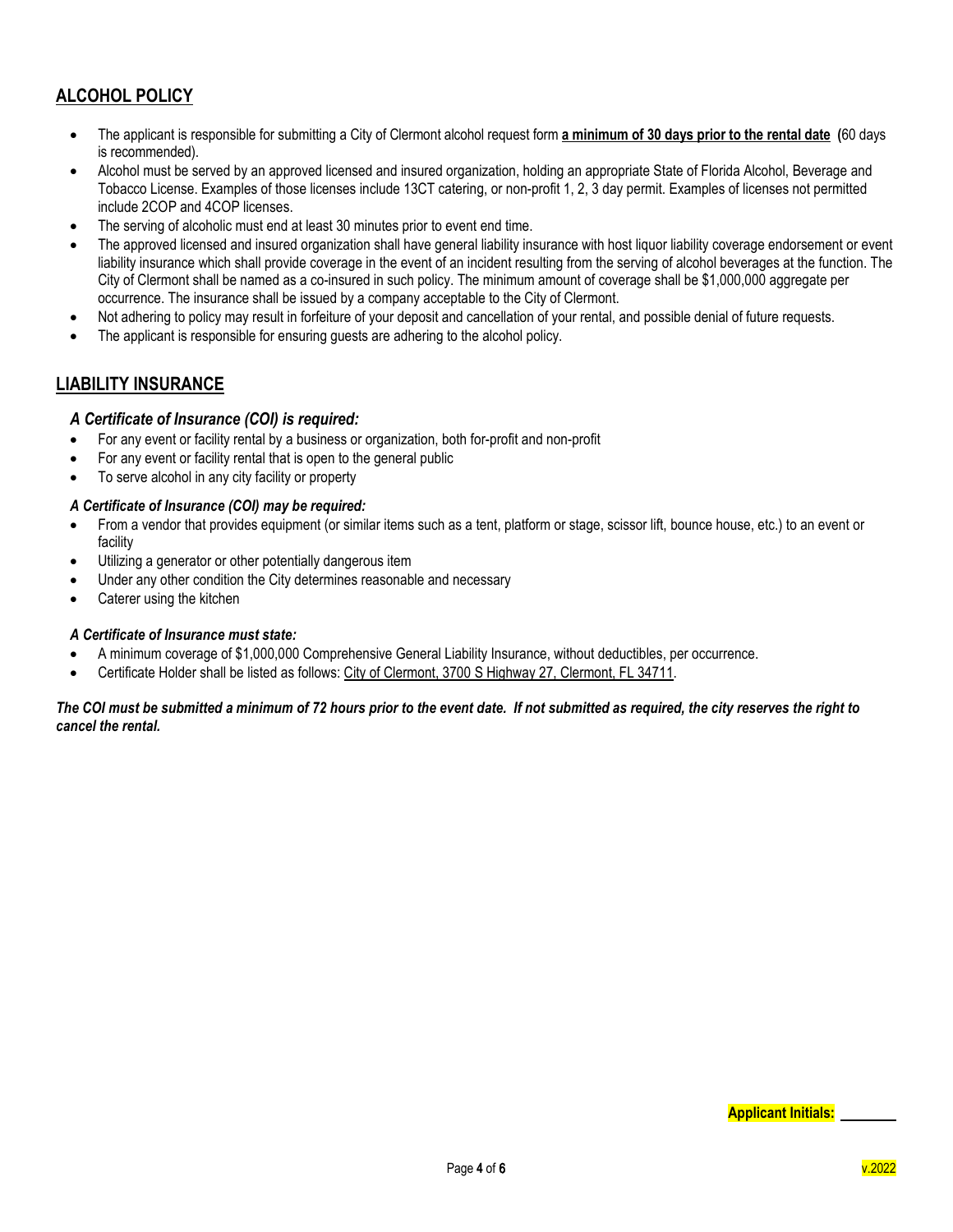#### **HOLD HARMLESS/INSURANCE AGREEMENT**

The user will indemnify and hold harmless the City of Clermont from and against all claims, damages, losses, and expenses, including reasonable attorney's fees, arising out of, or resulting from the occupancy of the Park/Facility by the User, its agents, servants, invitees, and guests under this license.

The User will comply with all laws, ordinances, regulations, or other orders regarding the safety of persons or property, or their protection from damage, injury or loss.

The applicant shall supply, when required, a Certificate of Insurance reflecting minimum coverage \$1,000,000 Comprehensive General Liability Insurance, without deductibles, per occurrence. The City of Clermont shall be named as an additional insured, which shall be noted on the Certificate of Insurance. The Certificate shall indicate that the applicant's insurance policy shall not be cancelled without thirty days prior written notice to the City of Clermont.

The undersigned agrees to abide by the regulations governing the said facility and is responsible for charges incurred and must supply the Certificate of Insurance to the City of Clermont no later than fourteen (14) calendar days prior to the Program/Event Date. Also, the undersigned agrees to be responsible for damage to facilities and conduct of persons in the program and/or event. Parking is permitted only in designated areas of the park/facility. There is no parking allowed at any place of business or residence near the park/facility unless written permission is granted by each individual owner in advance.

**I have read the rules and regulations and fully understand them. I accept responsibility and insure that all members and guests will honor and abide by the above conditions**.

| Name of User (printed):                    |             |
|--------------------------------------------|-------------|
|                                            |             |
| <b>Group Representing:</b>                 |             |
|                                            |             |
|                                            |             |
| <b>User Signature</b>                      | <b>Date</b> |
|                                            |             |
| <b>City of Clermont Employee Signature</b> | Date        |

**City of Clermont Parks & Recreation Department Clermont Arts & Recreation Center 3700 South Highway 27, Clermont, FL 34711 (352) 394-3500 office, (352) 394-2900 fax WWW.CLERMONTFL.GOV**

v.2022